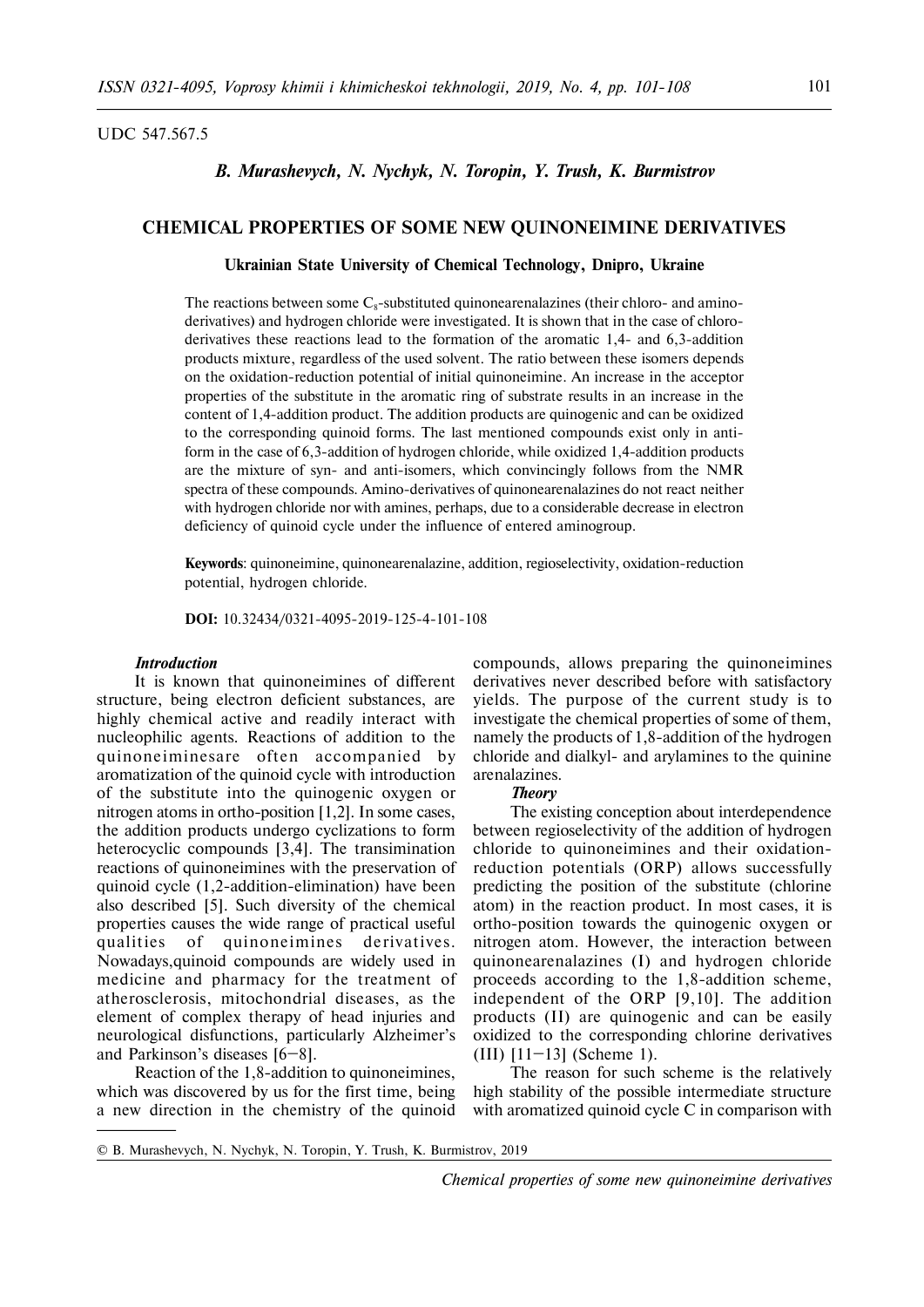

Scheme 3

classical structures A and B (Scheme 2).

Chlorine atom in the compounds (II) and (III) is mobile and can be replaced by aminogroup, and in the both cases the final reaction products are the amidrazones of 1,4-benzoquinone (IV) (Scheme 3)  $[11-13]$ .

The products (IIa) cannot be separated in a pure form from the reaction mixture due to their fast oxidation, apparently, by air oxygen. This fact points at the vast decrease of the ORP as a result of the replacement of chlorine by aminogroup.

It is obvious that compounds (III, IV) cannot undergo 1,8-addition, since exocyclic carbon atom of the azomethine group has been already occupied. However, the ortho-positions towards the quinogenic oxygen and nitrogen atoms are free, so it can be assumed that classical 1,4- and 6-3-addition reactions may flow readily. It is supposed that regioselectivity of these reactions depends on the ORP of the quinoneimine [14]: those quinonearenalazines, which have lower ORP than 1,4-benzoquinone, must undergo 6,3-addition reactions with the formation of corresponding aminophenols with substitute in ortho-position towards quinoid nitrogen; for those

with the ORP higher than 1,4-benzoquinone, the 1,4-addition must be more characteristic, and in this case substitute must occurinto the ortho-position towards the oxygen atom (Scheme 4).

The ORP values of the quinonearenalazines, that have been measured before, are lying within the range of 430–495 mV, that is less than the ORP of 1,4-benzoquinone (0.583 mV in 0.5 M solution of sodium acetate in acetic acid). It has been shown previously that electron acceptors, conjugated with quinoid cycle, increase their ORP, and electron donors, in opposite, decrease it [14]. The ORP of the compounds (II–IV) have not been measured yet, but partially the rule described above for this systems confirmed by oxidation ease of substances (IIa). Based on this, we could assume that the reactions between compounds (IV) and different nucleophiles will proceed according to the 1,8 addition scheme, and regioselectivity of the addition to compounds (III) can vary depending on substitute in the aromatic ring of the quinoneimine molecule.

# *Results and discussion*

To achieve the goal of the study, the series of  $N-\alpha$ -chlor-(aryliden)]-N'-(4-hidroxyphenyl)-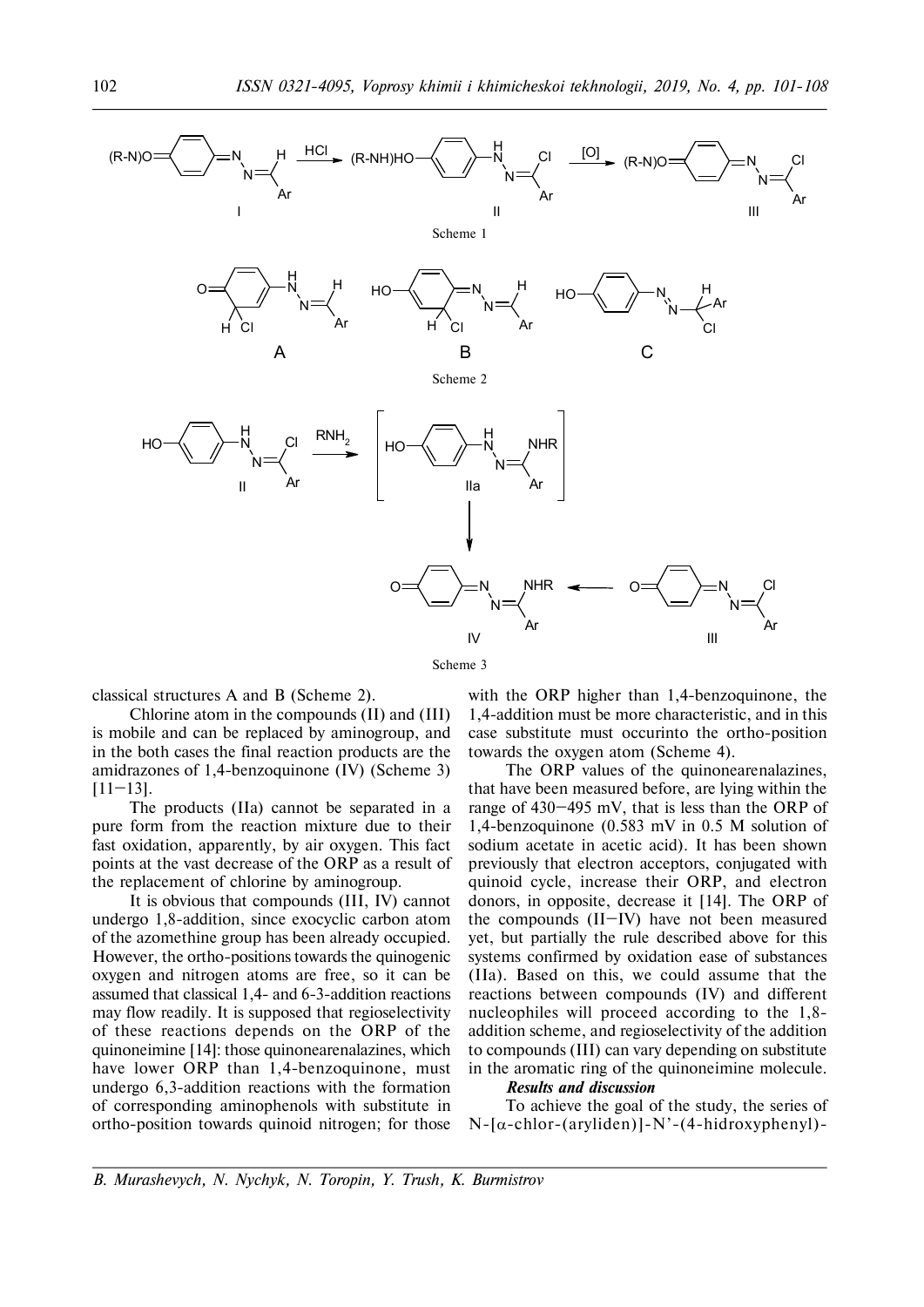

Scheme 4

hydrazines (II a–d) and their oxidized forms,  $[(\alpha$ chlor)-aryliden]hydrazono-2,5-cyclohexadiene-1 ones (III a–d), have been synthesized by the method described elsewhere [10]. The choice of the initial compounds is due to their ORP, which values must increase in the following sequence:  $IIId \leq IIIC \leq IIIb \leq$ <1,4-benzoquinone<IIIa. Quinoneimines (III a–d) have been introduced into the reaction with hydrogen chloride (Scheme 5).

The reaction was carried out in acetic acid or in 1,2-dichloroethane with the identical qualitative results and insignificant distinctions in the product's yields. In all cases except methoxy-derivative (III d), the reaction mixture contained two colorless new compounds, which with high probability represented the products of 1,4-addition (V  $a-d$ ) and 6,3-addition  $(V \t a<sup>3</sup>-d<sup>3</sup>)$ , and the impurity of the corresponded arylaldehyde. In the case of p-nitroderivative (IIIa), the ratio of the addition products is 1:1 (as was determined by thin-layer chromatography), and it is about 1:4 for the substrates (III b) and (III c). Only one product is observedin the case of quinoneimine (III d), and it oxidizes intensively upon attempts to

separate it.

For the determination of the structure of the synthesized products, the reaction mixture of the  $N-[a]$ -chloro-(4-bromobenzyliden]-N'-(4-hydroxyphenyl)hydrazine (III c) has been scrupulously analyzed. The products (Vc) and (Vc') has been separated via column chromatography. Their mass ratio after obtaining in the pure crystal form turned out to be 1:4, as it was determined earlier by TLC. NMR <sup>1</sup>H spectra of these products are characterized by the same set of signals, which have minimal distinctions in the chemical shifts (Fig. 1).

The signals from the protons of the hydroxyand aminogroups, 1,4-substituted phenyls and 1,2,4 substituted benzene ring are observed in the spectra. The signal from the azomethine group is absent. Thus, the spectra prove the assumed structure of these products, but do not allow determining the direction of chlorine atom attachment.

To deal with this problem, compounds (Vc) and (Vc') has been oxidized by lead dioxide into corresponding quinoid forms (VIc) and (VI c') (Scheme 6).



*Chemical properties of some new quinoneimine derivatives*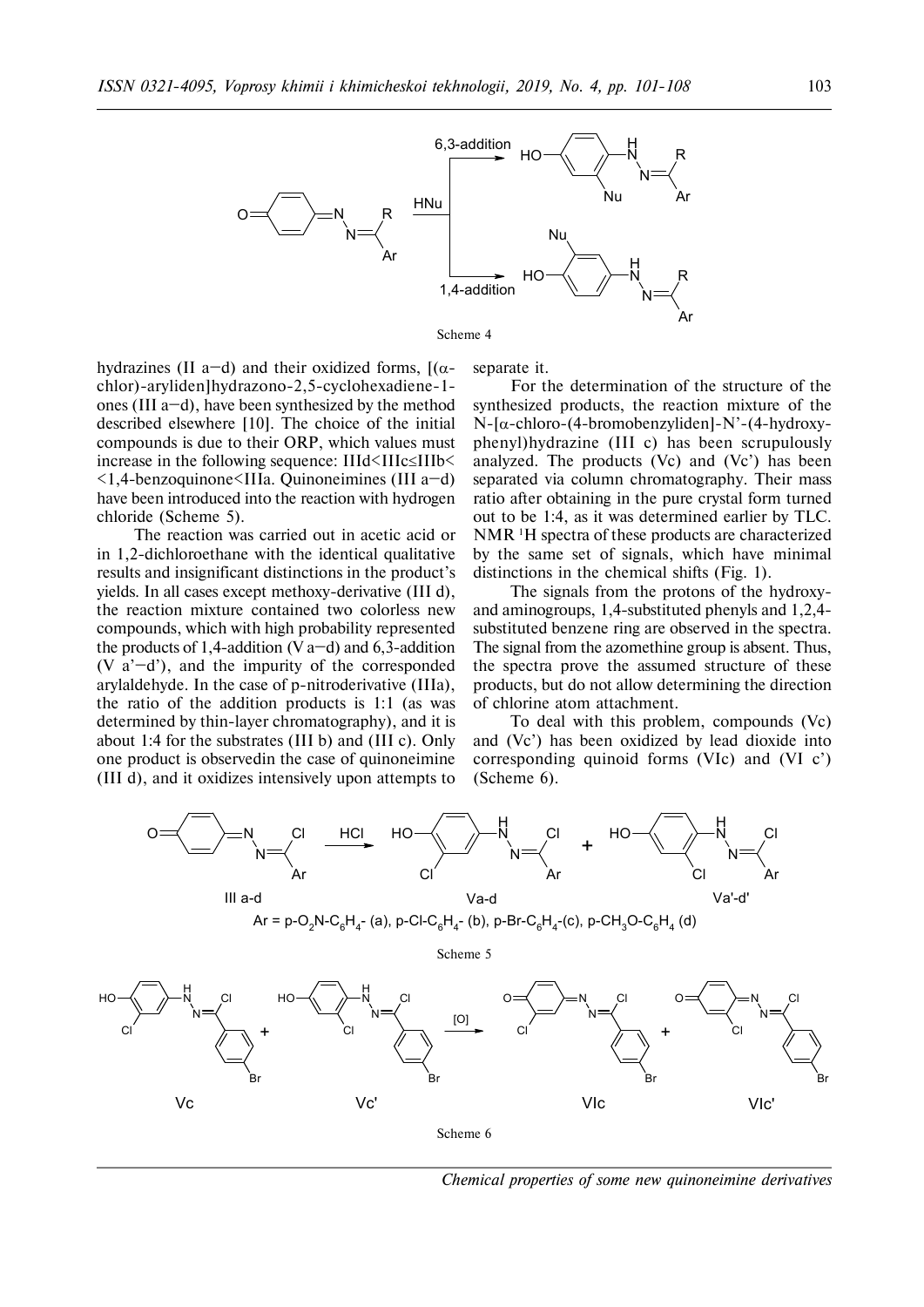

Fig. 1. NMR 1H spectra of the compounds (Vc) and (Vc')

NMR<sup>1</sup>H spectra of these compounds are much more informative and allow identifying them precisely (Fig. 2).

The signals of the protons of the hydroxyl- and aminogroups are absent in both spectra, which proves the quinoid structure of the products. The signals of the aromatic protons are almost the same too. However, there are two sets of the quinoid cycle signals in the spectrum of the compound (VIc), in opposite to (VI c'), which is due to the possibility of the isomerization around  $=N-C=$  bond of the quinoid cycle and, consequently, the existence of two conformers (VIc-syn) and (VIc-anti) (Scheme 7).

The analysis of the integral intensities of these signals indicates that the conformers content ratio syn:anti is 1:2. In the spectra of the oxidized product of the 6,3-addition (Vc'), such situation is not observed, since the steric difficulties of the syn-isomer



this compound exists only in anti-form. An analogous conclusion can be drawn regarding the NMR 1H

*B. Murashevych, N. Nychyk, N. Toropin, Y. Trush, K. Burmistrov*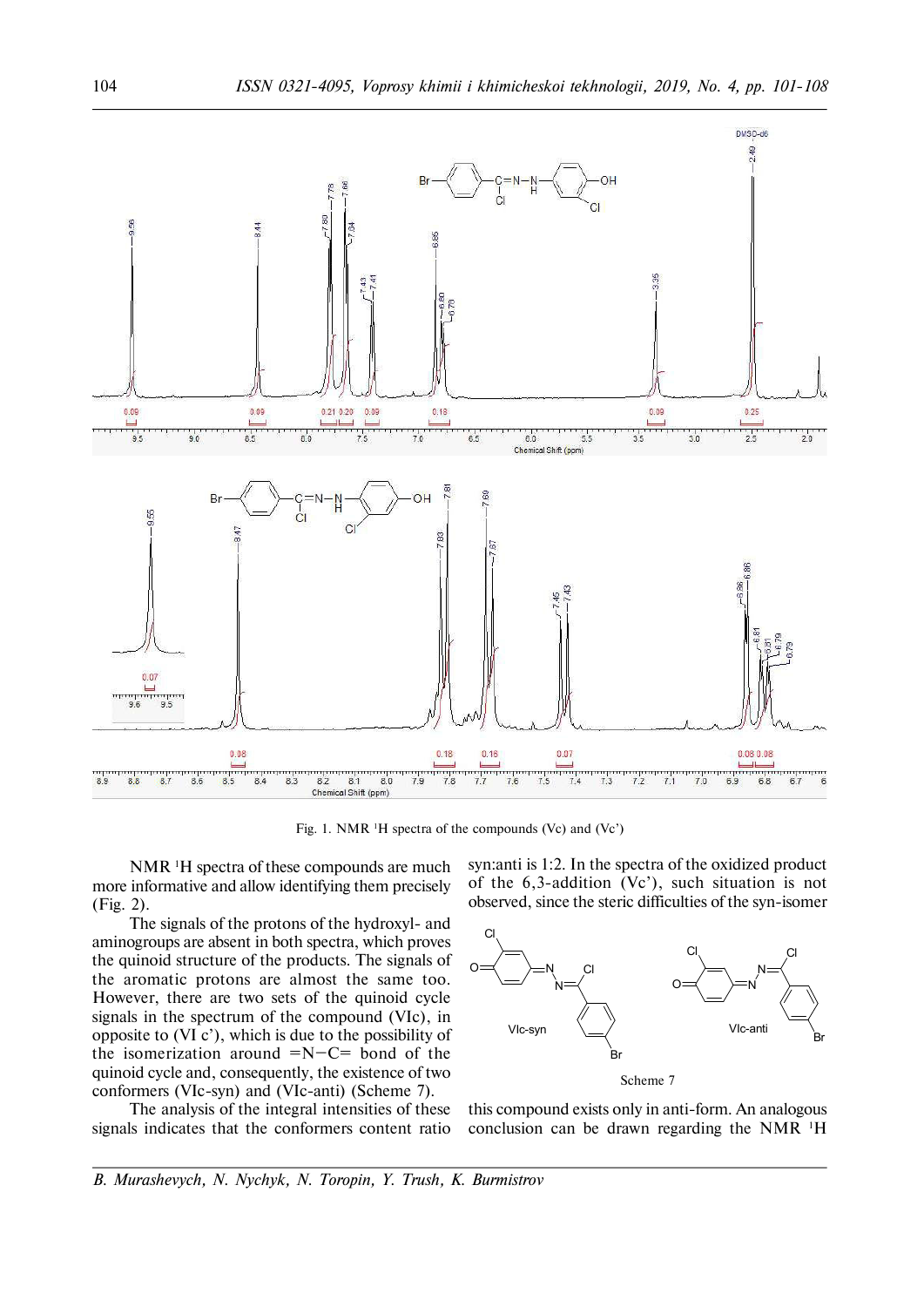

Fig. 2. NMR 1H spectra of the compounds (VIc) and (VIc')

spectra of the product of oxidation of the pmethoxysubstitutedazine (VId) (Scheme 8, Fig. 3).

As can be seen, this compound exists only in the form of the anti-conformer, that proves that arenalazine (IIId) undergoes only 6,3-addition of hydrogen chloride in full accordance with the theory of the ORP of quinoneimines.

The definitive confirmation of the structure of the synthesized substances has been obtained by the independent synthesis of the compound (Vc) from the ortho-chlorophenol by the method described elsewhere [15]. The physicochemical constants and spectral characteristics of the obtained product are



totally identical with those of the product separated from the reaction mixture.

The obtained results allowed determining the ratio between the products of 1,4- and 6,3-addition

*Chemical properties of some new quinoneimine derivatives*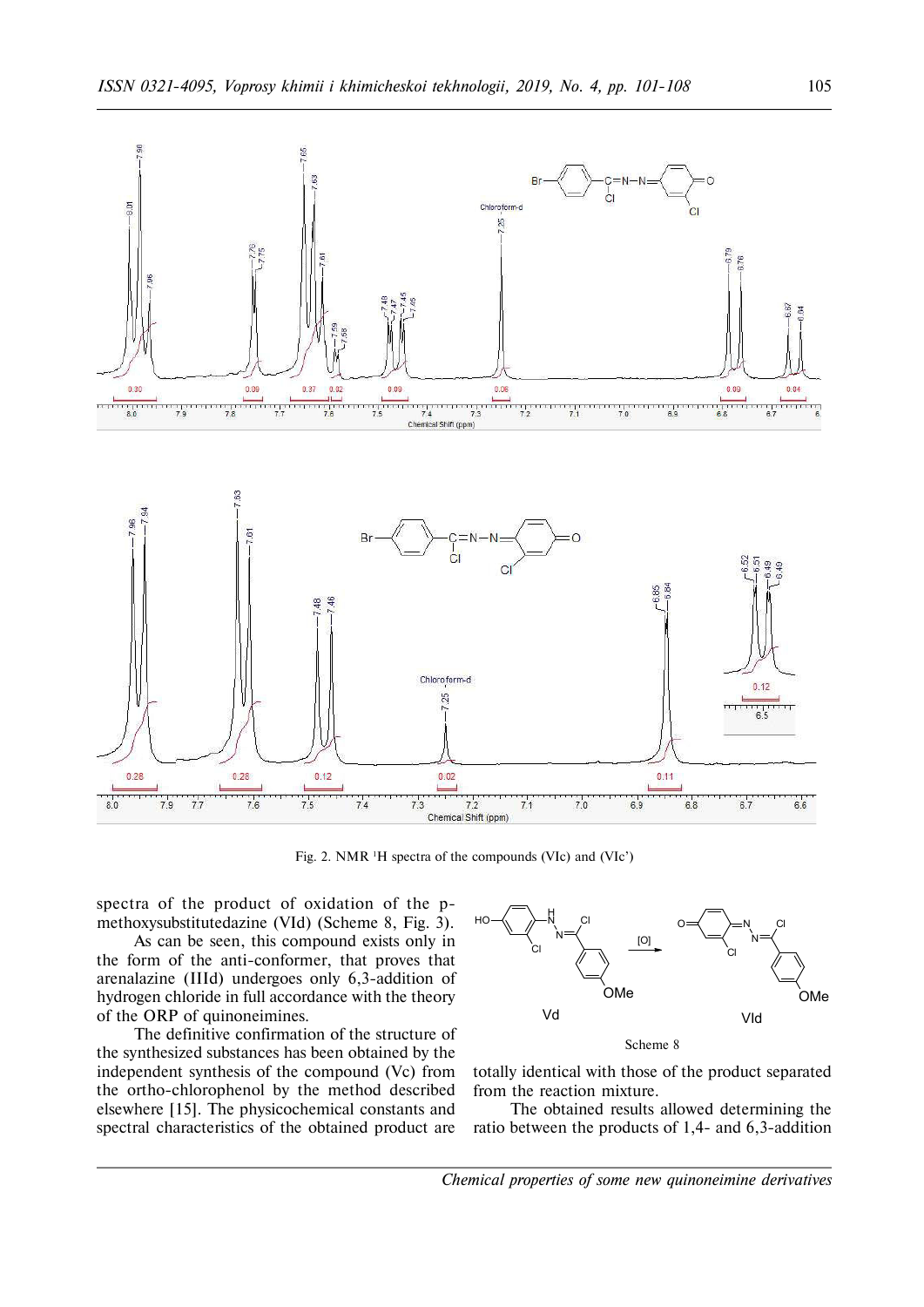

Fig. 3. NMR 1H spectra of the compounds (VId)

of hydrogen chloride to compounds (IIIa) and (IIIb) too. The summarized data are given in Table.

|  |  | Ratio between 1,4- and 6,3-addition |  |
|--|--|-------------------------------------|--|
|  |  | of hydrogen chloride isomers        |  |

| Substance | Percentage of        | Percentage of           |
|-----------|----------------------|-------------------------|
|           | 1,4-addition product | $6,3$ -addition product |
| Шa        | 50                   |                         |
| IIIb      | 20                   |                         |
| Шc        | 2Ο                   |                         |
| шч        |                      |                         |

As is seen, an increase in acceptor properties of the substitute in the aromatic ring of substrate leads to an increase in the percentage of the 1,4 addition product. This fact is in consistence with the theory on the interdependence between chemical properties of quinoneimines, particularly the regioselectivity of the addition to them, and their ORP.

Unexpected results have been obtained during investigation of the properties of some aminoderivatives of the quinine arenalazines (IVà, b, c). Despite the presence of the free positions in the quinoid cycle, these compounds did not react with hydrogen chloride (Scheme 9).

After prolonged boiling, the partial hydrolyze of quinoneimine was observed, but there was noformation of any new product. These compounds do not react with amines too. Probably, it is the first example when non-substituted quinoid cycle remains inactive in the reactions with both soft and hard nucleophiles. Possibly, such deactivation may be caused by a considerable decrease in the ORP as a



Scheme 9

result of embedding aminogroup in the molecule. This fact is of great interest from the perspective of quinoid compounds metabolism in natural objects and needs to be explored additionally.

Thus, we have shown that the products of hydrogen chloride addition to the quinonearenalazines are quinogenic, and corresponding quinoid forms of these substances react with hydrogen chloride to form the mixture of the isomers. The ratio between these isomers depends on the ORP of initial quinoneimine. The products of the 1,8-addition of amines to quinonearenalazines do not react neither with hydrogen chloride nor with amines.

#### *Experimental*

Initial compounds  $(I)$ ,  $(II)$  and  $(IV)$  have been synthesized by the methods described elsewhere [9]. For the express control of the reaction fullness and qualitative analysis of the reaction mixture, thinlayer chromatography on Merck Kieselgel 60  $F_{254}$ 

*B. Murashevych, N. Nychyk, N. Toropin, Y. Trush, K. Burmistrov*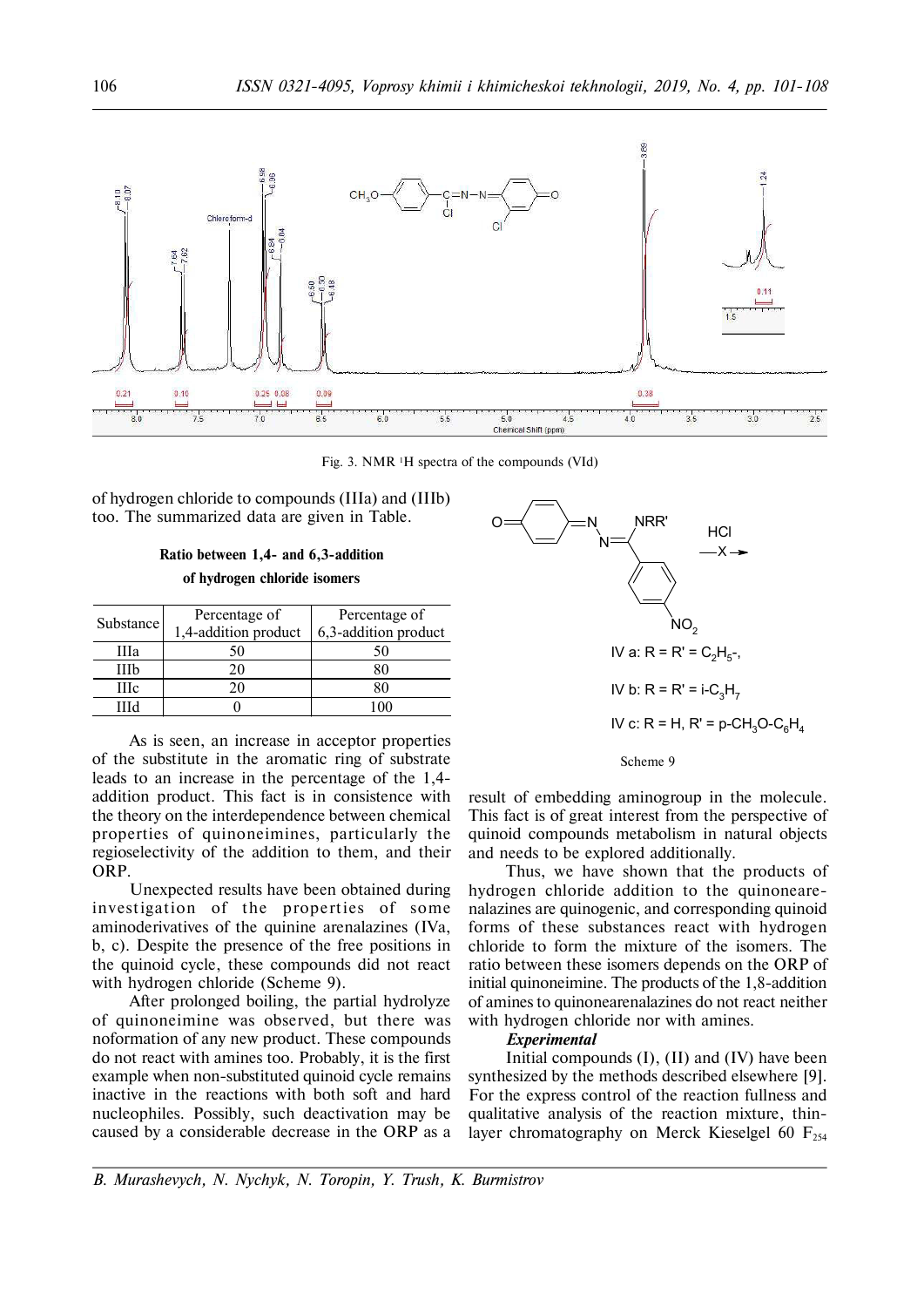plates has been used with 1,2-dichloroetane or mixture of dichloroethane:propane-2-ole in proportion 9:1 as an eluent. Silica gel ROCC (80– 200 mesh fraction) has been usedfor column chromatography with chloroform as a solvent and dichloroetane as an eluent. PMR spectra have been recorded by the Jemini 2000 radiospectrometer (operating frequency of 400 MHz, internal standard is TMS, with DMSO-d<sub>6</sub>, CDCl<sub>3</sub>or  $(\text{CH}_3)_2$ CO-d<sub>6</sub> as solvents).

*Synthesis of the N-(* $\alpha$ *-chloro-benzylidene)-N'*-*(2(3)-chloro-4-hydroxyphenyl)hydrazines (V)*

The portion of quinone imine (III) of about 4 mmol was solved in  $100-120$  mL of  $1,2$ dichloroethane at heating and 5 mL of 30% hydrochloric acid was added. The solution was intensively stirred for 1 hour, and then 200 mL of water was added. The reaction mixture was intensively shaken, the water layer was decanted, and this operation was repeated 3–4 times. The organic layer was separated and evaporated by using a rotary evaporator unto  $10-15$  mL. This mixture was analyzed by TLC (for IIIa, b), or separated via column chromatography (in the case of IIIc), or subjected to oxidation by the method described below (in the case of IIId). To prepare compounds (Vc, c') in a pure form after column chromatography, the corresponding fractions were dried to dryness; the formed crystals were repeatedly washed with hexane and dried again. Yields: Vc-11%, IVc'-53%. Light yellowcrystals, melting points are 186-188°C and 179–181<sup>o</sup>C respectively.

*Synthesis of the N-(α-chloro-benzylidene)hydrazono-3(4)-chloro-2,5-cyclohexadiene-1-ones (VI)*

The method was the same as described elsewhere [9] for the synthesis of quinonearenalazines, only chlorine derivatives (V) must be used as initial compounds. Yields: VIc  $-72\%$ , VI c' $-68\%$ , VI  $d'$  – 42% (if using concentrated solution after rotary evaporator from previous method). Brown crystals, melting points are  $168-170$ °C,  $164-166$ °C and  $144-$ 146<sup>o</sup>C, respectively.

### **REFERENCES**

1. *Adams R., Reifschneider W.* The synthesis and reactions of quinine mono- and di-imides // Bull. Chem. Soc. France. – 1958. – No. 1. – P.23-64.

2. *Бурмистров К.С., Юрченко А.Г.* Присоединение хлористого водорода к N-арил-1,4-бензохинонмоноиминам // Журн. орган. хим. – 1985. – Т.21. – № 3. – С.575-578.

3. Бурмистров К.С., Глух А.И., Торопин Н.В. Окислительная циклизация N-(п-толил)-2,5-ди(п-толиламино)-1,4бензохинонимина // Журн. орган. химии. – 2005. – № 6. – C.959-960.

4. Взаимодействие N-арилсульфонилпроизводных 1,4-бензохинонмоноимина с этиловым эфиром бензоилуксусной кислоты / С.А. Коновалова, А.П. Авдеенко, Е.Н. Лысенко, М.Д. Обушак // Вопр. химии и хим. технологии. –  $2017. - N$ <sub>2</sub> 3 – C.14-18.

5. *Transimination* of quinone imines: a mechanism for embedding exogenous redox activity into the nucleosome / Ye W., Uthpala I., Seneviratne N., et al. // Chem. Res. Toxicol.  $-$  2012. – Vol.25. – No. 12. – P.2627-2629.

6. *Smith R.A., Murphy M.P.* Animal and human studies with the mitochondria-targeted antioxidant MitoQ // Ann. N.Y. Acad. Sci. – 2010. – Vol.1201. – P.96-103.

7. *Bolton J.L., Dunlap T.* Formation and biological targets of quinones: cytotoxic versus cytoprotective effects // Chem. Res. Toxicol. – 2017. – Vol.30. – P.13-37.

8. Авдєєнко А.П., Коновалова С.О. Хіноніміни: від протиракових препаратів до молекулярних комп'ютерів: Монографія. – Краматорськ: ДДМА, 2018. – 516 с.

9. Реакция присоединения галогенводородов к аренальазинам 1,4-бензохинона / Б.В. Мурашевич, К.С. Бурмистров, Н.В. Торопин, С.А. Коновалова // Вопр. химии и хим. технологии. – 2010. – № 6. – С.23-27.

10. *Мурашевич Б.В., Бурмистров К.С., Торопин Н.В.* Реакции аренальазинов N-аренсульфонил-1,4-бензохинондииминов с галогеноводородами // Вопр. химии и хим. технологии. – 2011. – № 3. – С.162-163.

11. *Мурашевич Б.В., Бурмистров К.С., Торопин Н.В.* Взаимодействие аренальазинов 1,4-бензохинона с вторичными алифатическими аминами // Вопр. химии и хим. технологии. – 2011. –  $N_2$  1. – С.14-18.

12. *Мурашевич Б.В., Шрейбер К.А., Лебедь О.С.* Синтез 1-(4-гидроксифенил)-3-(4-нитрофенил)-5-алкил-1,2,4-триазолов // Известия высших учебных заведений. Химия и химическая технология. – 2015. – Т.58. – № 4. – С.7-9.

13. *Murashevych B., Toropin N., Burmistrov K.* Reaction of 4-[2-(arylmethylidene) hydrazinylidene] cyclohexa-2, 5-dienones with aromatic amines  $//$  Russ. J. Org. Chem.  $-$  2013.  $-$  Vol.49.  $-$  No. 10.  $-$  P.1466-1469.

14. *Бурмистров С.И., Бурмистров К.С., Малиновский М.С.* Окислительно-восстановительные потенциалы систем хиноназин-диоксиазосоединение// Журн. орган. химии. - $1976. - T.12. - N<sub>2</sub>$  10. – C.2193-2196.

15. Торопин Н.В., Бурмистров К.С. Присоединение хлористого водорода к N-(п-толил)-1,4-бензохинонмоноимину и его хлорзамещенным // Журн. орган. химии. – 1985. –  $T.21. - N<sub>2</sub>$  7. – C.1544-1550.

Received 18.02.2019

*Chemical properties of some new quinoneimine derivatives*